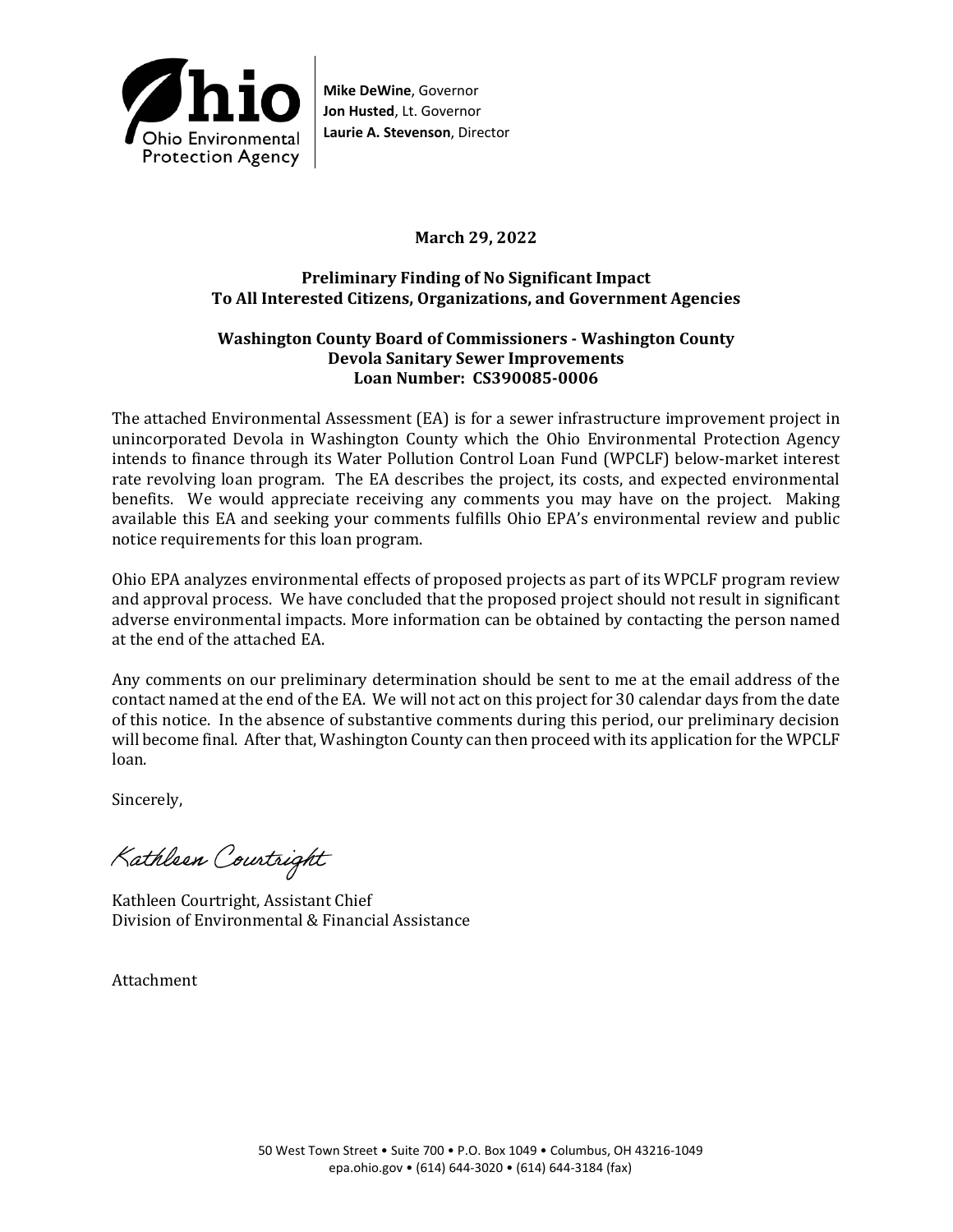### **ENVIRONMENTAL ASSESSMENT**

### **Project Identification**

Project: Devola Sanitary Sewer Improvements

Applicant: Washington County Board of Commissioners 1115 Gilman Avenue Marietta, Ohio 45750

Loan Number: CS390085-0006

#### **Project Summary**

The Board of Commissioners of Washington County has requested financial assistance from the Ohio Water Pollution Control Loan Fund (WPCLF) to install sanitary sewers in the western portion of unincorporated Devola north of Marietta as mandated by Ohio EPA Director's Final Findings and Orders (Orders). The project will disturb residential lawns by excavation to replace existing septic tanks with new tanks and trenching to install septic tank effluent pumps (STEP) and small diameter force mains connecting to the proposed sanitary collection system, followed by landscape restoration. Construction of small diameter pressure sewers and conventional gravity sewers along roads will temporarily disrupt traffic.

#### **History & Existing Conditions**

Sanitary sewers and a local wastewater treatment plant (WWTP) were installed by the county in the eastern part of Devola in the late 1900s. In 2012 the county converted the WWTP to a pump station and constructed a force main to transport sewage to Marietta's municipal sewer system. The western part of Devola remains without central sewers; residences and the few commercial buildings have on-lot home sewage treatment systems (HSTS) (Figure 1).

In 2009, the Putnam Community Water Association (PCWA), drawing water from a floodplain aquifer, reported multiple samples of high nitrate levels in drinking water provided to the Devola area. The Washington County General Health District declared a public health nuisance due to an unsafe water supply and in 2010 requested the assistance of Ohio EPA.

Ohio EPA's hydrogeological investigation that year determined that the PCWA wells were influenced by groundwater flow from the Devola area and concluded that failing and leaking HSTS contributed to the high nitrate levels in ground water and the exceedances of health-based "maximum contaminant levels" in finished water.

The PCWA eliminated the health risk of high nitrate levels in treated drinking water by adding a reverse osmosis process to produce water meeting Safe Drinking Water Act (SDWA) requirements.

Concurrently, based on the results of the hydrogeological investigation, Ohio EPA in 2012 issued Orders to Washington County in which the Agency determined the high nitrate levels were evidence of unsanitary conditions and violations of Ohio's general water quality criteria. Also concluding that the typical residential lot sizes and soil conditions in the area are unsuitable for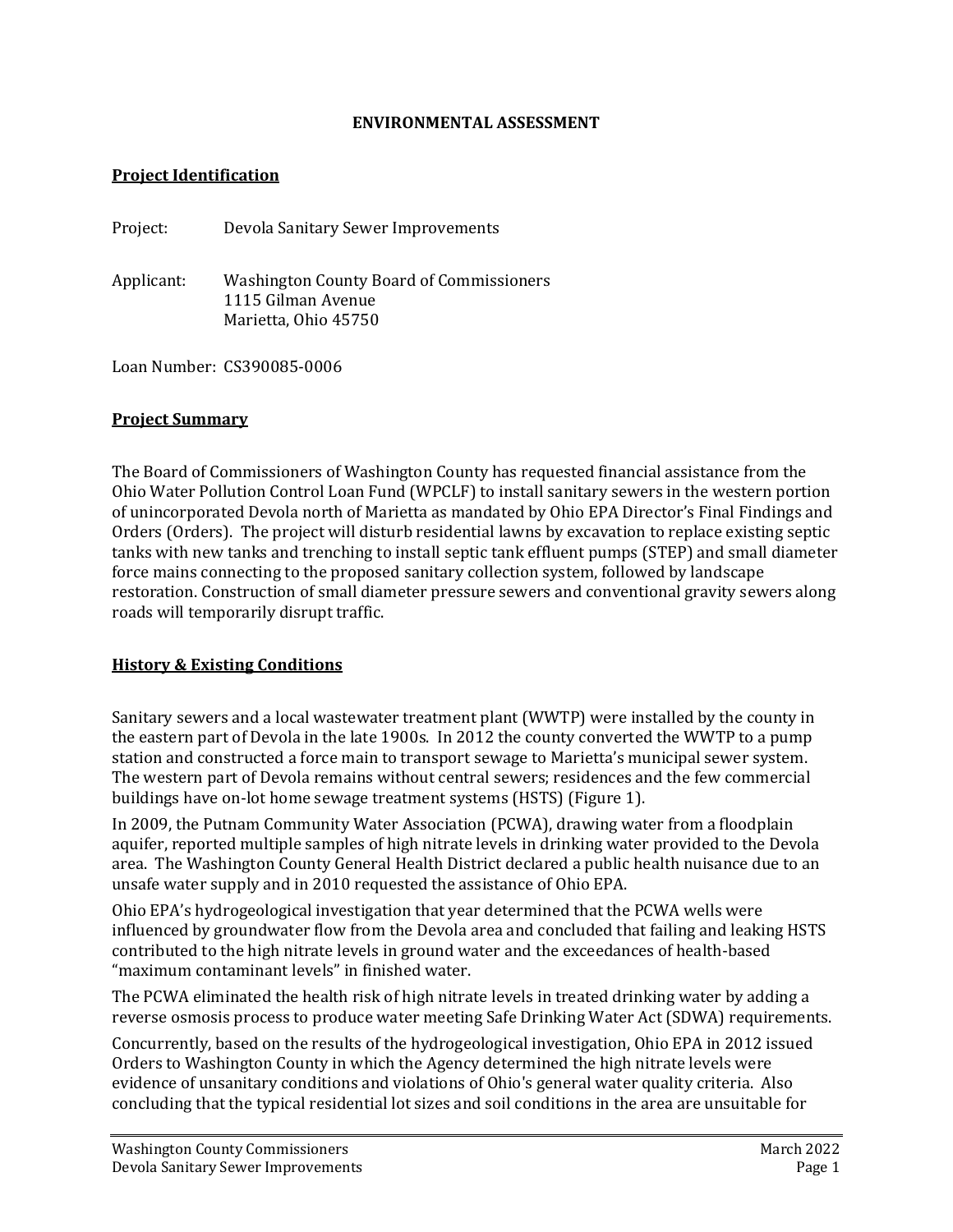replacing on-lot sewage treatment systems, the Orders required the county to eliminate the source of the unsanitary conditions by installing sanitary sewers in western Devola.

Having signed the Orders, Washington County negotiated with Marietta a contract for treating the additional wastewater flows from Devola. Marietta designed and constructed WWTP improvements to accept the anticipated flows. When local opposition to sewering led to lawsuits challenging the Orders and the County Commissioners deferred progress toward the mandated sewer construction, Marietta, having incurred construction debt, sued the county to force payment.

After the Washington County Commissioners failed to submit the plan as required by the deadline in the Orders of January 18, 2015, Ohio EPA filed an enforcement action in the Washington County Court of Common Pleas on March 2, 2018. The trial court granted partial summary judgment in favor of Ohio EPA on November 30, 2018, ordering the Washington County Commissioners to comply with the 2012 Orders. (The issue of any civil penalties is still pending with the Court.)

The county has designed the project, received a Permit to Install (PTI) from Ohio EPA, and is finalizing a financing package to minimize the project cost to users. The Washington County Wastewater Department, currently serving over 900 people in seven small communities including eastern Devola, would double its service population by sewering western Devola. Customers currently pay a monthly flat rate of \$70.



Figure 1 - General Project Area – Phase 1 is the area with sanitary sewer service; Phase 2 is the current project area (credit: WSP USA Inc.)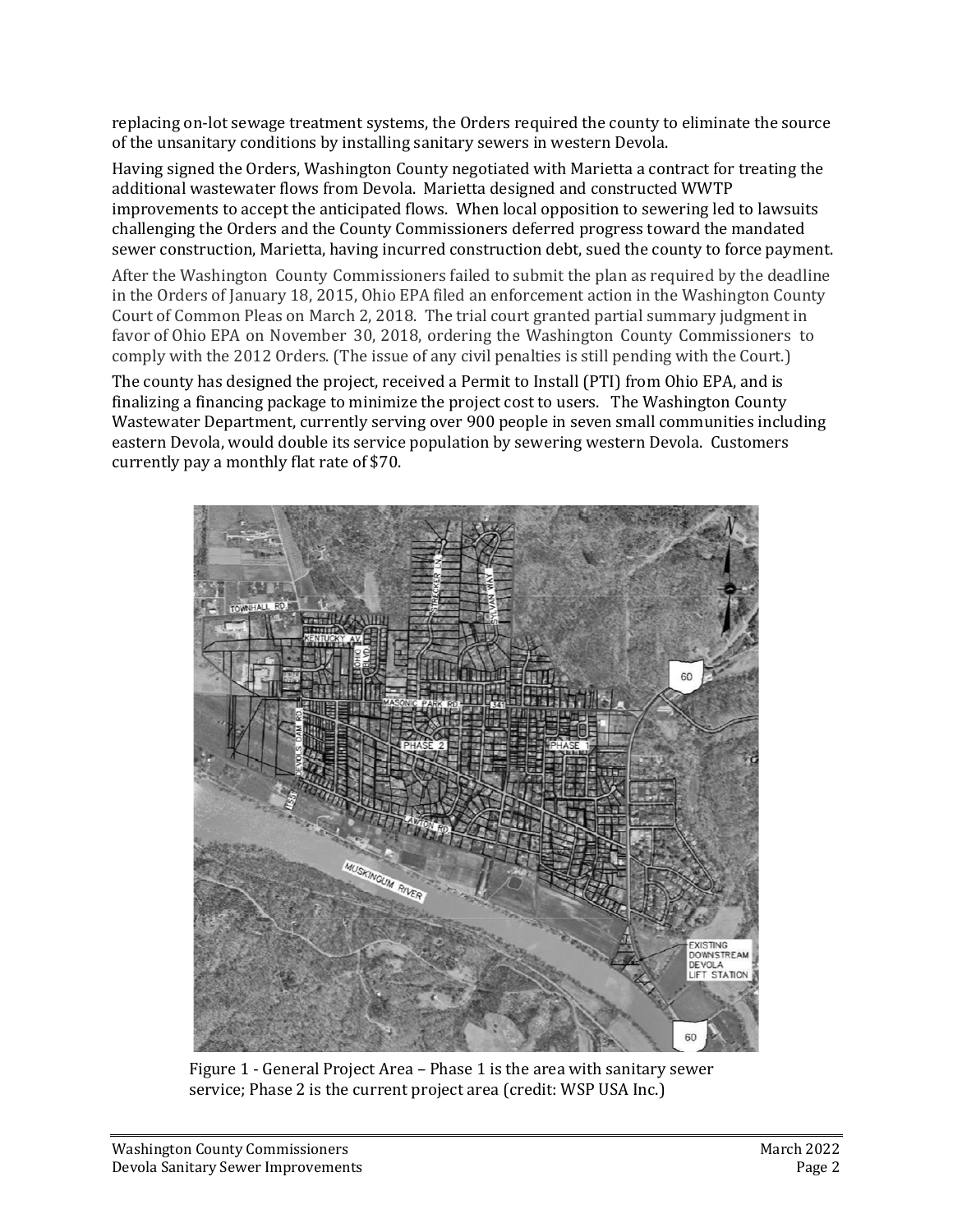## **Population and Flow Projections**

The PTI application shows 544 residences in the project area with a population of 920. Devola is "built out" and no additional homes or significant population change are expected.

Average daily wastewater flow (ADF) in the project area is calculated at 0.13 million gallons, with peak hourly flow 0.44 million gallons. The Marietta WWTP design capacity is 4.0 million gallons per day (mgd); ADF is 2.27 million gallons, which will increase to 2.4 million gallons with the expected additional flows from Devola.

# **Alternatives**

With legally binding Orders requiring sewering western Devola, "doing nothing" (the "no-action" alternative) would leave the community with unsanitary conditions and risk higher-level legal action by the state and is therefore not feasible. To comply with the sewer mandate, consultants for Washington County evaluated four feasible alternatives then added a fifth during project development. Because eastern Devola's sewer system connects to Marietta's for treatment, the alternatives for this project assume connecting to that existing system.

- 1. A mostly gravity system with property owners responsible for connecting service laterals to the system and abandoning their HSTS would involve construction of 8-inch diameter and 10-inch diameter pipe in trenches 10-12 feet deep or lengthy deep borings in the public right-of-way (R/W) to ensure a grade suitable to maintain appropriate flow. This amount of surface disturbance would have the greatest temporary impact to streets, traffic, and residential yards of the alternatives. A pump station with additional capital and operations and maintenance costs would be necessary due to variable terrain in the project area. Owners would face on-lot costs for service lateral construction and HSTS abandonment that could range upward from \$10,000 depending on distance from the public R/W. The capital cost estimate for planning purposes is \$11.7 million.
- 2. A mostly gravity system with the county responsible for connecting service laterals and abandoning HSTS. This alternative would have the same surface disturbance as Alternative 1, although the county would include the lateral and HSTS abandonment and those costs in the project. The public capital cost estimate for planning purposes is \$17.4 million.
- 3. A grinder pump pressure system with property owners responsible for connecting service laterals to the system and abandoning their HSTS would involve installing individual grinder pumps at each residence (shared pumps in some locations) with small diameter, flexible pipes connected to small diameter pressure sewers in the public R/W. Alternatives 3 and 4 would eliminate the need for the additional pump station and the flexible 1.25-inch diameter lateral pipes and 2-inch and 4-inch diameter pressure sewers can be installed in shallow and narrow trenches that allows contractors to avoid or minimize impacts to road surfaces, trees, landscape features, and underground utilities. New gravity sewers will carry the flows to an existing gravity sewer that drains to the existing Devola pump station. Property owners would be responsible for several thousand dollars in on-lot costs for the grinder pump and installation, construction of the connecting pipe, and HSTS abandonment. Owners would also be responsible for the additional electrical cost to operate the grinder pump. The public capital cost estimate for planning purposes is \$5.4 million.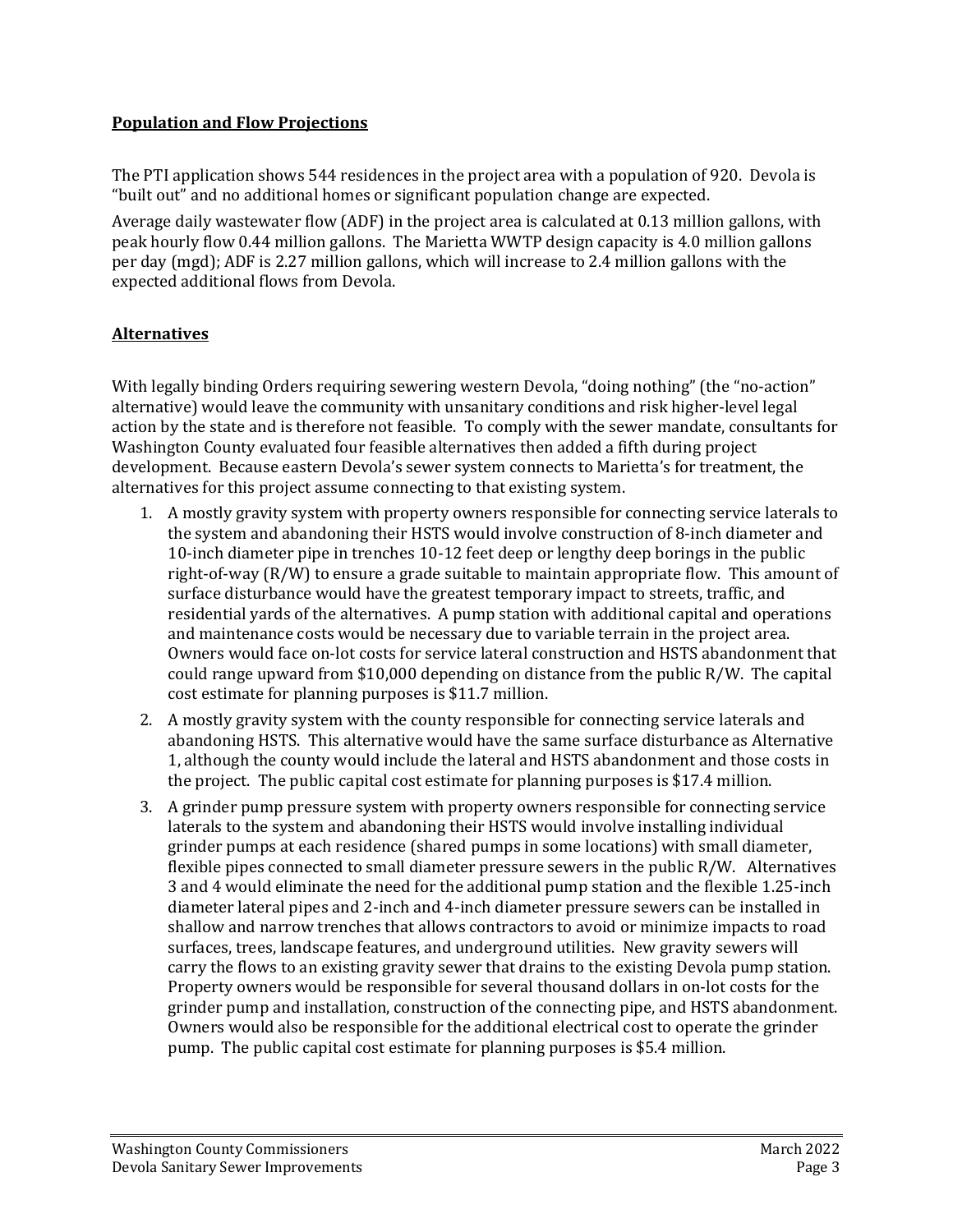- 4. A grinder pump pressure system with the county responsible for connecting service laterals and abandoning HSTS would be equivalent to Alternative 3 except all capital costs would be included in the project cost. Each owner would be responsible for the additional electrical cost to operate the grinder pump. The public capital cost estimate for planning purposes is \$12.5 million.
- 5. A STEP system comprised of new septic tanks with effluent pumps and on-lot, smalldiameter, low-pressure sewers connected to a combination of small-diameter, low-pressure force mains and gravity sewers that drain to the existing Devola pump station. All capital costs would be covered by the project, each owner would be responsible for electrical service to the effluent pump, and the county would be responsible for pumping the septic tanks on a schedule (approximately every 7-10 years) to prevent solids entering the collection system. The public capital cost estimate for planning purposes is \$17.6 million.

The consultant's preliminary recommendation was Alternative 1. Although conventional gravity sewers typically have the highest capital costs, they have the lowest ongoing operation and maintenance costs, greatest reliability, and longest lifespan. Alternative 1 would require significant immediate direct expenditures by property owners. The planning report acknowledged that the preferred alternative might change based on public comment. Washington County, after further considering the alternatives, the significant opposition to the project by Devola residents, and the desire to minimize direct costs to residents, decided to pursue Alternative 4. Local opposition to the grinder pump proposal then led to development of Alternative 5.

# **Selected Alternative**

Washington County proposes constructing Alternative 5, replacing existing septic tanks with new tanks and installing individual STEPs at each residence with small diameter, flexible pipes connected to small diameter pressure sewers in the public R/W. Spans of new gravity sewer will carry flows to the gravity sewer draining to the existing pump station. Each owner will be responsible for the additional electrical cost to operate the effluent pump. The capital cost estimate is \$17,650,000.

The project will install 556 STEP (effluent-only) systems, approximately 44,000 linear feet (lf) of 1.25-inch diameter laterals in residential yards, 42,600 lf of 2-inch, 4-inch, and 6-inch diameter pressure sewers in the public R/W, 552 lf of 8-inch diameter gravity sewers in the R/W, and 111 air-release valves and cleanouts. The flexible lateral pipes will be constructed by directional drilling and/or in narrow trenches that allows avoidance of important landscape features (Figure 2). Contractors will restore and re-seed the disturbed lawns and repave disturbed road surfaces.

During preliminary planning, Washington County identified at least 10 unconnected properties along Masonic Park, Chamberlain, and Lawton roads in sewered east Devola that will be connected as part of this project.

Each low-pressure sewer line, including valves and cleanouts, will need to be flushed and inspected every three years. Manufacturer data suggests the effluent pumps require service after 7-10 years; with 556 pumps in operation, a conservative average of 80 calls per year is anticipated. The first few years of sewer system operation life will probably see fewer service calls than this average with all equipment new and under warranty. The county will pump out septic tanks every 7-10 years as needed based on periodic dip testing. The calculated initial annual operation, maintenance, and replacement (O, M & R) cost for the new system is \$121,000.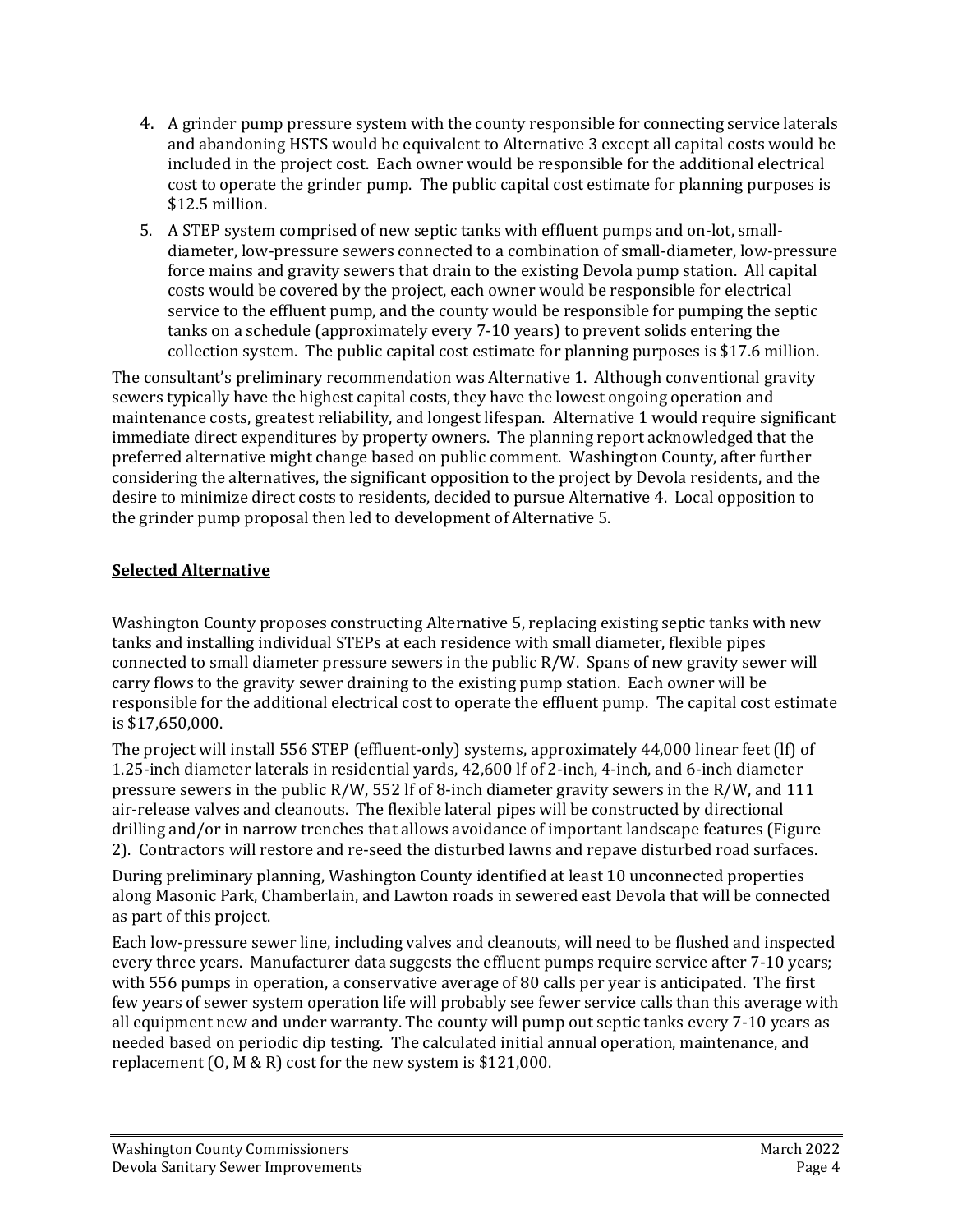

Figure 2 - Typical STEP and lateral locations (credit: WSP USA Inc.)

# **Implementation**

The financing package for this \$17,650,000 estimated-cost project includes grant funding commitments totaling \$14,118,000 from the Army Corps of Engineers, Appalachian Regional Commission, state infrastructure funds (H2Ohio), and state and county American Rescue Plan Act (ARPA) awards. Unless additional grant funds are committed, Washington County will supplement the grant funds with approximately \$3,534,000 from the WPCLF as a 0% WPCLF regionalization discount rate, 20-year loan. With this scenario, Washington County would save approximately \$816,000 over the life of the loan compared to a market rate loan at 2.11%. Interest rates change monthly and may differ for a later loan award and accordingly alter the anticipated savings. Additional grant funding would accordingly alter the WPCLF loan amount and savings.

Right-of-entry agreements for each property served (to allow access by county staff for maintenance) and easement acquisition are in progress. To ensure all properties are connected to the new sewers as required by the Ohio EPA Orders, the county will initiate eminent domain proceedings if agreements are not signed by owners.

Construction of the sewers, laterals, and grinder pumps will take approximately 6 months, after which residential connections (new septic tank, STEP, and lateral pipe) will be completed. Full operation of the system will be approximately one year later.

# **Public Participation**

This project has been locally controversial since Ohio EPA in 2012 issued Orders to eliminate documented unsanitary conditions. Resident opposition, including legal action, formation of Devola Against Sewering Homes (DASH), and refusal to allow property access for surveying has been the subject of local news regularly. The decision to change the proposal to the STEP system and announcements of additional funding have more recently been shared with the community.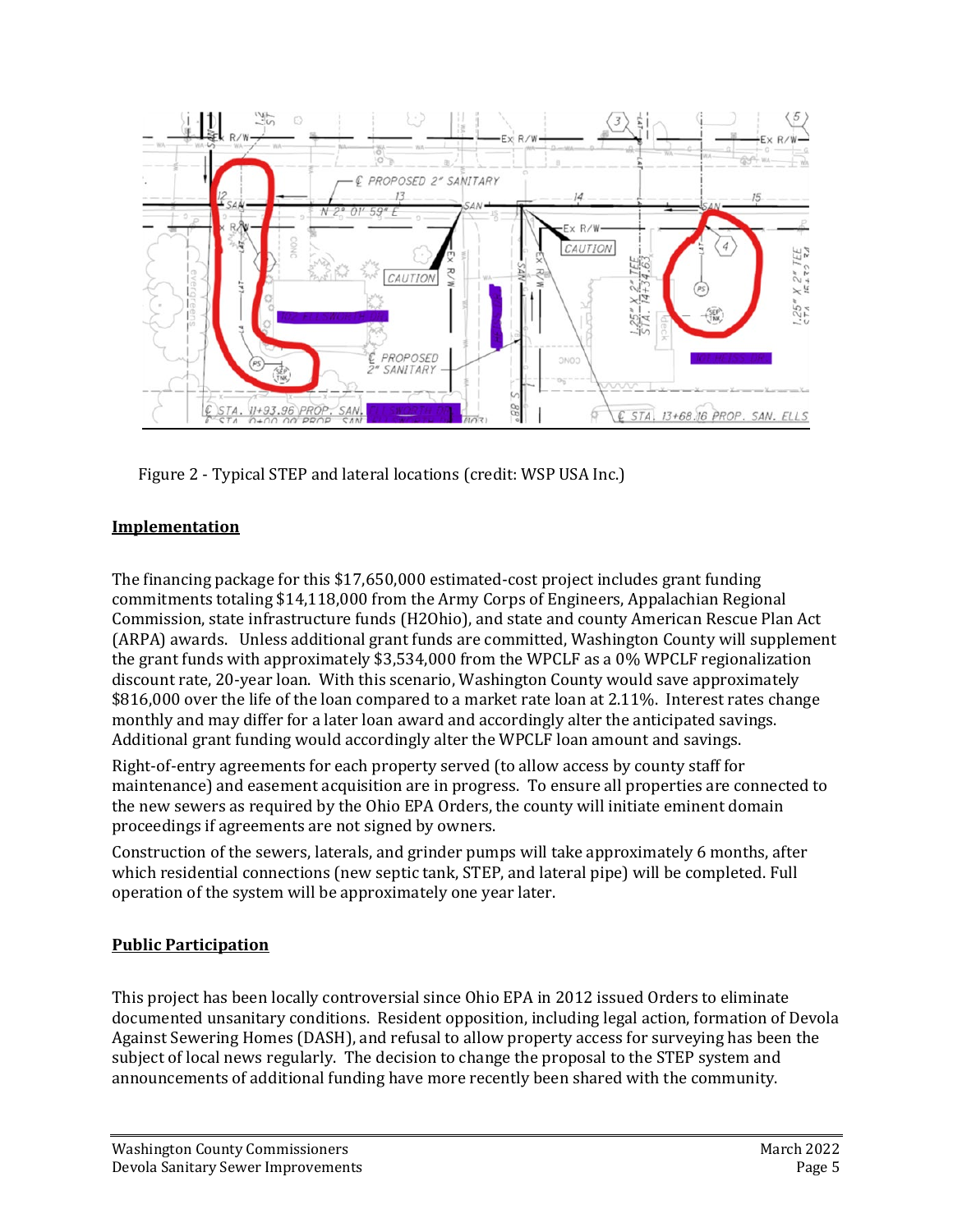Ongoing local news coverage, a county webpage dedicated to the project, and regular discussion in county commission meetings suggest the community is aware of the project and its cost.

Ohio EPA will make a copy of this document available to the public on its web page [\(https://epa.ohio.gov/wps/portal/gov/epa/divisions-and-offices/environmental-financial](https://gcc02.safelinks.protection.outlook.com/?url=https%3A%2F%2Fepa.ohio.gov%2Fwps%2Fportal%2Fgov%2Fepa%2Fdivisions-and-offices%2Fenvironmental-financial-assistance%2Fannouncements&data=04%7C01%7CDaniel.Halterman%40epa.ohio.gov%7C1f94d89e94884fcfc84408d9b90052d2%7C50f8fcc494d84f0784eb36ed57c7c8a2%7C0%7C0%7C637744233303553241%7CUnknown%7CTWFpbGZsb3d8eyJWIjoiMC4wLjAwMDAiLCJQIjoiV2luMzIiLCJBTiI6Ik1haWwiLCJXVCI6Mn0%3D%7C3000&sdata=XCBEXTvngiRAlsY8Xh34544%2FN%2FuOYM1IAMgUuqhhc%2Fo%3D&reserved=0)[assistance/announcements\)](https://gcc02.safelinks.protection.outlook.com/?url=https%3A%2F%2Fepa.ohio.gov%2Fwps%2Fportal%2Fgov%2Fepa%2Fdivisions-and-offices%2Fenvironmental-financial-assistance%2Fannouncements&data=04%7C01%7CDaniel.Halterman%40epa.ohio.gov%7C1f94d89e94884fcfc84408d9b90052d2%7C50f8fcc494d84f0784eb36ed57c7c8a2%7C0%7C0%7C637744233303553241%7CUnknown%7CTWFpbGZsb3d8eyJWIjoiMC4wLjAwMDAiLCJQIjoiV2luMzIiLCJBTiI6Ik1haWwiLCJXVCI6Mn0%3D%7C3000&sdata=XCBEXTvngiRAlsY8Xh34544%2FN%2FuOYM1IAMgUuqhhc%2Fo%3D&reserved=0) and will provide it on request.

## **Environmental Impacts**

The project will serve the existing population and does not provide sewer capacity for a larger population that could encourage additional development and will have no adverse secondary (development-related) environmental impacts or affect *land use* or *farmland*. No state or federal *wild or scenic rivers* are near the project area which is distant from the Ohio *coastal management* area along Lake Erie. No *wetlands* have been identified in the project disturbance. Drinking water is supplied by the PCWA and the installation of STEPs and small diameter sewers will not compromise the water supply or availability of *safe drinking water*.

Potential effects to the following features will be reduced or mitigated to acceptable levels:

The Muskingum River runs past Devola; no other streams or other *surface water resources* or *aquatic habitat* are in the project disturbance area. Standard erosion and sediment control measures are required in the contract to minimize surface water impacts from soil disturbance.

Because the proposed sanitary collection system (small diameter sewers and pressure sewers) will be constructed in roads, and the small diameter pipes connecting to STEPs can be flexibly installed and avoid trees, tree removal is not anticipated. If construction requires tree removal, it will occur between September 30 and April 1 to avoid potential impacts to endangered bat species. No other important *terrestrial habitat* is in the project disturbance vicinity and no impacts to *fish and wildlife* are expected*.*

The Ohio State Historic Preservation Office concurred with Ohio EPA's conclusion that the proposed construction will not affect important *archaeological and historical resources.*

Construction of the proposed sewers does not require deep excavations that could significantly affect *ground water resources* or private wells that might be used for non-drinking water purposes*.* 

Local and regional *air quality* will be unaffected by this project that adds no permanent sources of air pollution. Operation of the STEPs and more frequent operation of the existing Devola pump station due to the increased flows from the project area will require electrical power that is readily available on the regional *energy* grid.

Construction in and along area streets will unavoidably affect traffic. Standard construction traffic controls measures (signs, flaggers, barrels) will help ensure safe *traffic* flow during construction. Trenches will be closed or covered during non-work hours and installation of new septic tanks, STEPs, and laterals in residential yards will be coordinated with owners to further ensure public *safety*. *Noise* from motorized excavators and trucks, similar to that of traffic regularly transiting the main thoroughfares through Devola, will be audible in the immediate construction vicinity and will be temporary as construction proceeds along each street. After construction is complete and lawn restoration is well established, the project will be evidenced only by the presence of the groundlevel STEP vault cover. Otherwise, local *aesthetics* will be similar to pre-project conditions.

County sewer customers currently pay a flat monthly fee of \$70, which would be the base monthly cost covering operation, maintenance, and treatment for new Devola customers. The Devola project costs will be paid by all county sewer customers. The favorable financing package and relatively small debt service would add an estimated \$7 to the monthly fee if covered by all